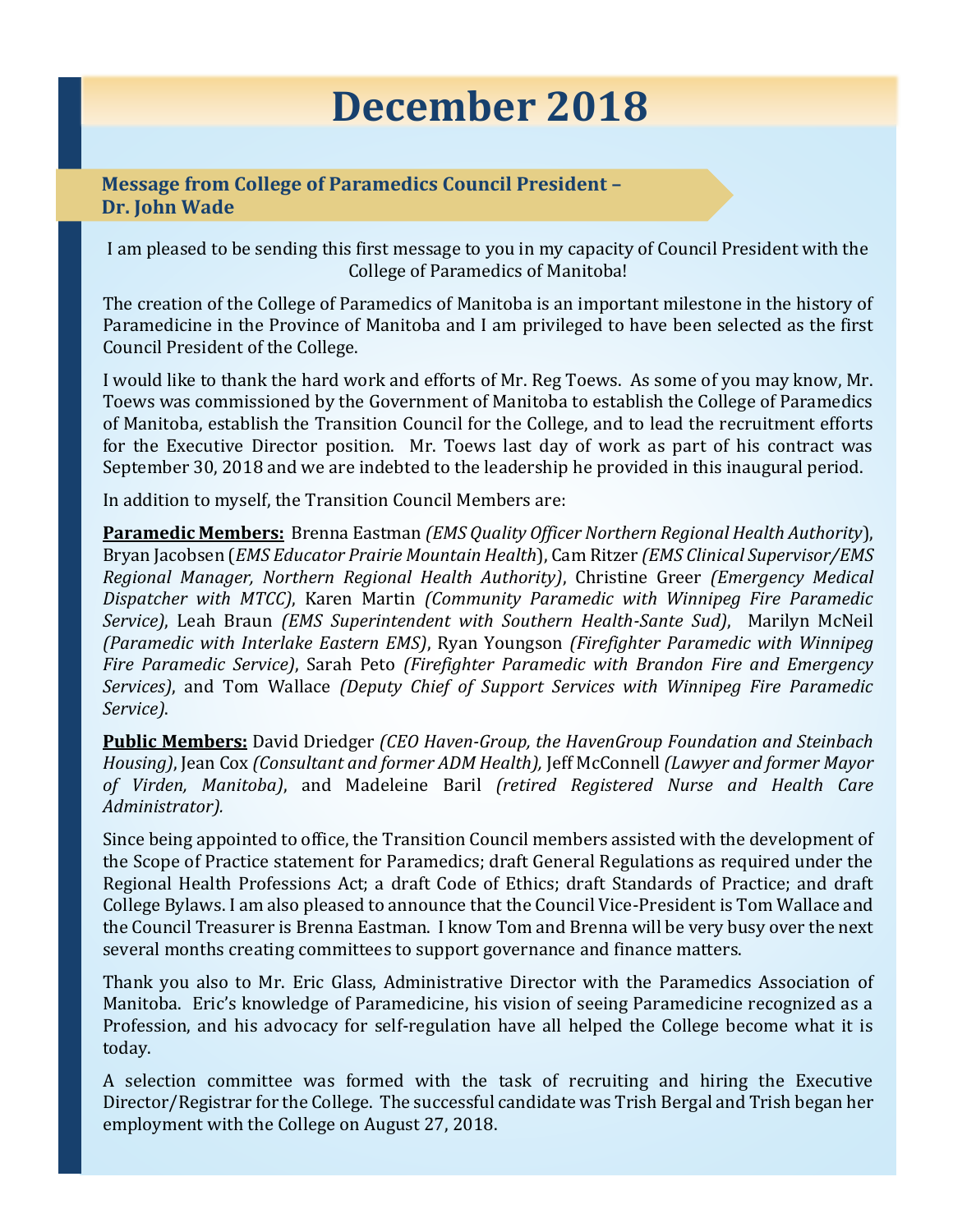#### **Message from the Executive Director/Registrar of the College of Paramedics of Manitoba – Trish Bergal**

I am honored to serve as the first Executive Director/Registrar for the College of Paramedics of Manitoba. Since my first day of work it has been a busy time indeed. These early days of the College are fundamental in nature but incredibly important in terms of building a foundation and framework for the College as it becomes operational.

I would like to begin with a thank you to the Acting Executive Director of MHSAL Health Emergency Management, Corene Debrueil, and the staff of the MHSAL Health Emergency Management program, located at 1680 Ellice Avenue in Winnipeg, for welcoming me to share their work-place on a temporary basis. Their knowledge of licensing matters and their welcoming smiles has been much appreciated!

A little bit about me: I am a Registered Nurse with 36 years of experience in health care and a Masters Degree in Nursing from the University of Manitoba. My direct care clinical experience was in medical-surgical and Intensive Care units at the Health Sciences Centre (HSC) in Winnipeg. My leadership experience includes Clinical Manager and Program Director responsibilities at HSC (Medicine program and Adult Emergency program), Nursing Program Director responsibility with the WRHA Emergency Program team; and for 16 years, WRHA Director of Patient Access and Transition. I hold a Fellowship from the EXTRA program, sponsored by the Canadian Health Services Research Foundation, and a CHE designation from the College of Health Care Leaders. I am currently Council (Board) Chair of the College of Registered Nurses of Manitoba and also a Board member with the Canadian Cancer Society, Manitoba Division. Other recent volunteer commitments include serving as a medical volunteer with the Paralympics in Rio, Brazil; medical volunteer with Canada Summer Games in Winnipeg; medical volunteer at the Winter Olympic Games in Pyeongchang, South Korea and in a few short days, volunteering with the IIHF World Junior Hockey tournament in Vancouver, B.C.!

I am pleased to announce that the College has hired an Executive Assistant, Mrs. Bailey Campbell. Bailey will also share space with us at 1680 Ellice Avenue.

Ongoing communication is vital to our success. We look forward to sending regular newsletter updates. A website is under development! In the meantime, we are appreciative of the MHSAL EMS Branch for their assistance in sending this message to all of you! In January 2019 our email contact information will be set up and we will e able to receive messages and inquiries.

Some of the key milestones achieved since August are outlined in this newsletter. There is a significant amount of information to share over the next year and future newsletters will address the many important aspects involved in becoming operational under the Regulated Health Professions Act. I am committed to creating a regulatory College, that in it's mandate to protect the public interest, reflects the pride and commitment that Paramedics have in the important role they play in the Manitoba health care system. I look forward to serving on behalf of all practicing Paramedics and most importantly, on behalf of all Manitobans.